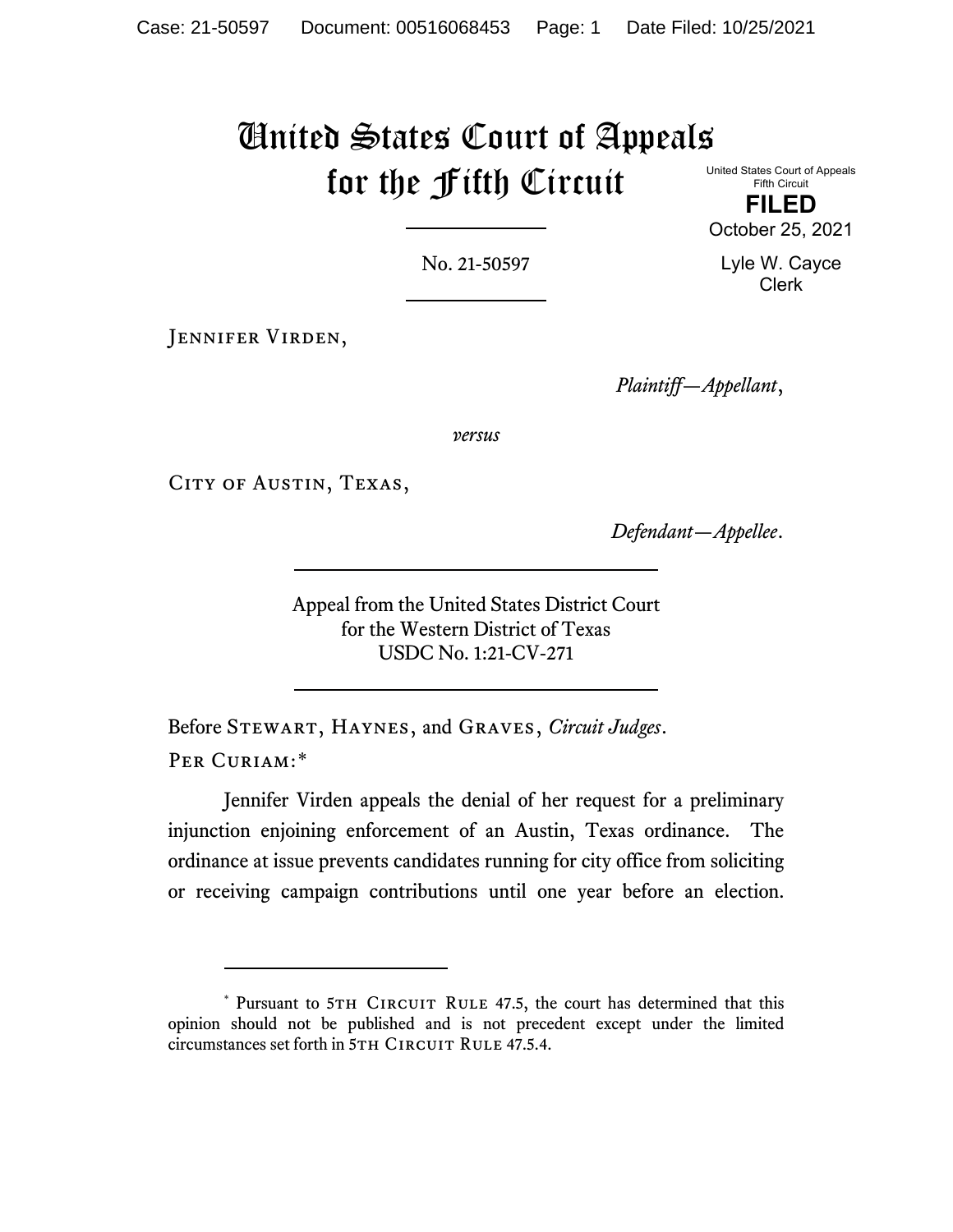Concluding that Virden has failed to establish irreparable harm, we AFFIRM.

## **I. Background**

Virden is an Austin resident who recently became involved in Austin politics. She unsuccessfully ran for city council in November 2020 and is currently running for mayor in the November 2022 election. A city ordinance provides that a candidate may only raise funds for an election during the authorized campaign period, which begins "the 365th day before the date of the general election." Austin, Tex., Code of Ordinances ch. 2-2, art. 1, §§ 2-2-7(B), (G) (2017). Accordingly, Virden is barred from soliciting or receiving campaign contributions until November 8, 2021.

Alleging that the relevant provisions of § 2-2-7 violate her First Amendment free speech rights, Virden challenged the ordinance in district court and sought a preliminary injunction enjoining its enforcement. Concluding that Virden failed to show irreparable harm, the district court denied Virden's motion. Virden timely appealed.

# **II. Jurisdiction & Standard of Review**

A threshold issue in this case is whether Virden has standing to pursue her claim against the City. We have "jurisdiction to determine [our] own jurisdiction," *United States v. Ruiz*, 536 U.S. 622, 628 (2002), and review questions of standing de novo, *Ctr. for Individual Freedom v. Carmouche*, 449 F.3d 655, 659 (5th Cir. 2006). If Virden has standing, the district court had jurisdiction over Virden's claims pursuant to 28 U.S.C. §§ 1331 and 1343, and we have appellate jurisdiction over the district court's order under 28 U.S.C. § 1292(a)(1).

We review the denial of a preliminary injunction for abuse of discretion. *Robinson v. Hunt Cnty.*, 921 F.3d 440, 451 (5th Cir. 2019). The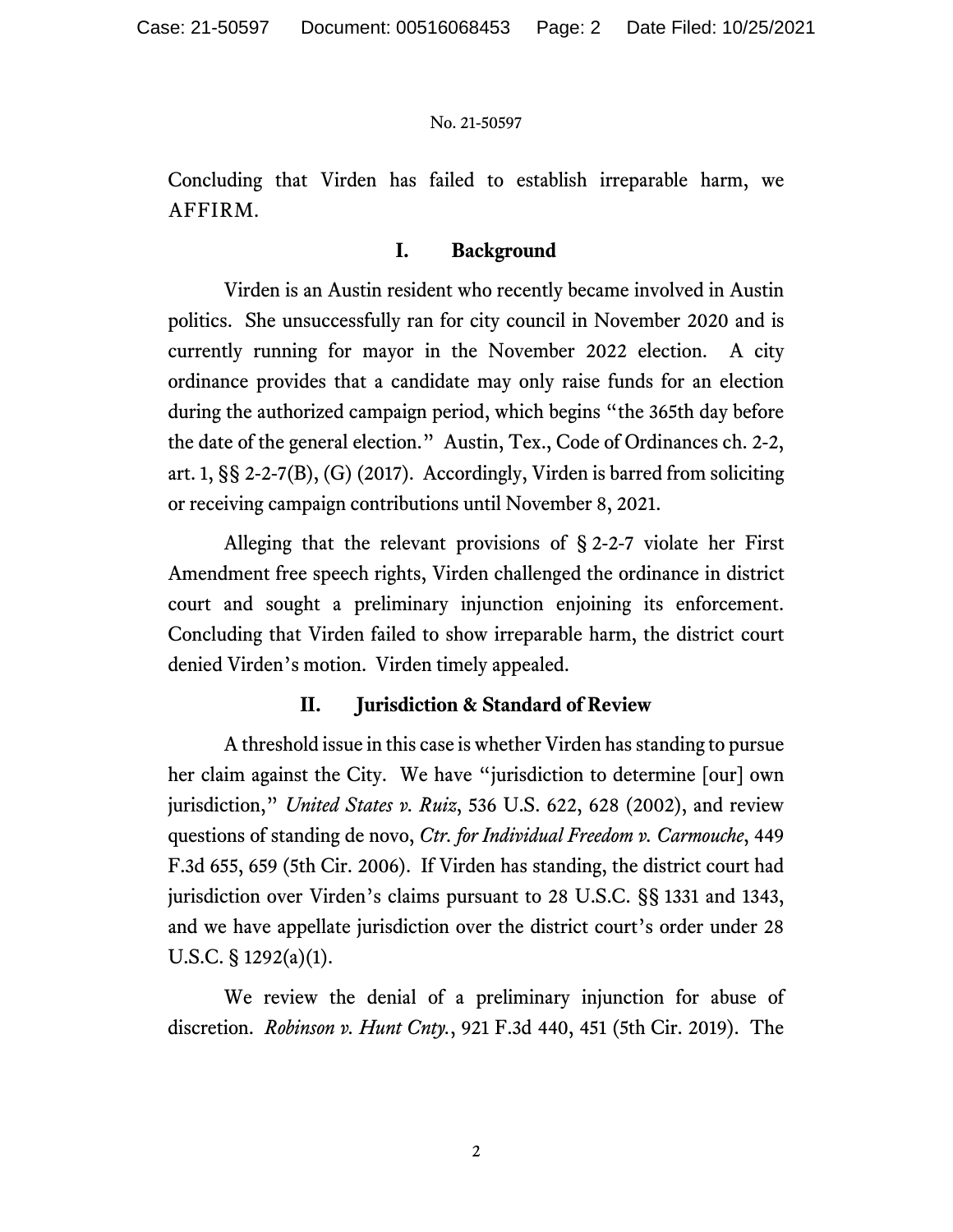district court's factual determinations are reviewed for clear error, and its legal conclusions are reviewed de novo. *Id.*

## **III. Discussion**

# **Standing**

The City argues that Virden lacks standing because she does not have a legally protected interest in receiving campaign funds. We disagree. To establish standing, Virden must demonstrate that she has suffered "injuryin-fact"—a "concrete and particularized" "invasion of a legally protected interest"—that is "fairly traceable" to the challenged conduct and redressable by a favorable judicial ruling. *See Lujan v. Defs. of Wildlife*, 504 U.S. 555, 560–61 (1992) (internal quotation marks, brackets, and citation omitted). Virden has alleged facts demonstrating that she has suffered an economic injury—a loss of funding—that is fairly traceable to the challenged ordinance and redressable by a favorable decision and is specific to her, not generalized as to all voters. [1](#page-2-0) Accordingly, Virden has standing to pursue her claim against the City.

# **B.** Irreparable Harm

To receive preliminary injunctive relief, a plaintiff "must establish that he is likely to succeed on the merits, that he is likely to suffer irreparable harm in the absence of preliminary relief, that the balance of equities tips in his favor, and that an injunction is in the public interest." *Winter v. Nat. Res.* 

<span id="page-2-0"></span><sup>&</sup>lt;sup>1</sup> Whether Virden has a constitutionally protected right to receive campaign contributions is relevant to the merits of her First Amendment claim, not to whether she has suffered an injury-in-fact necessary to establish standing. *See N. Cypress Med. Ctr. Operating Co., Ltd. v. Cigna Healthcare*, 781 F.3d 182, 191 (5th Cir. 2015) ("When considering whether a plaintiff has Article III standing, a federal court must assume *arguendo* the merits of his or her legal claim." (quotation and brackets omitted)).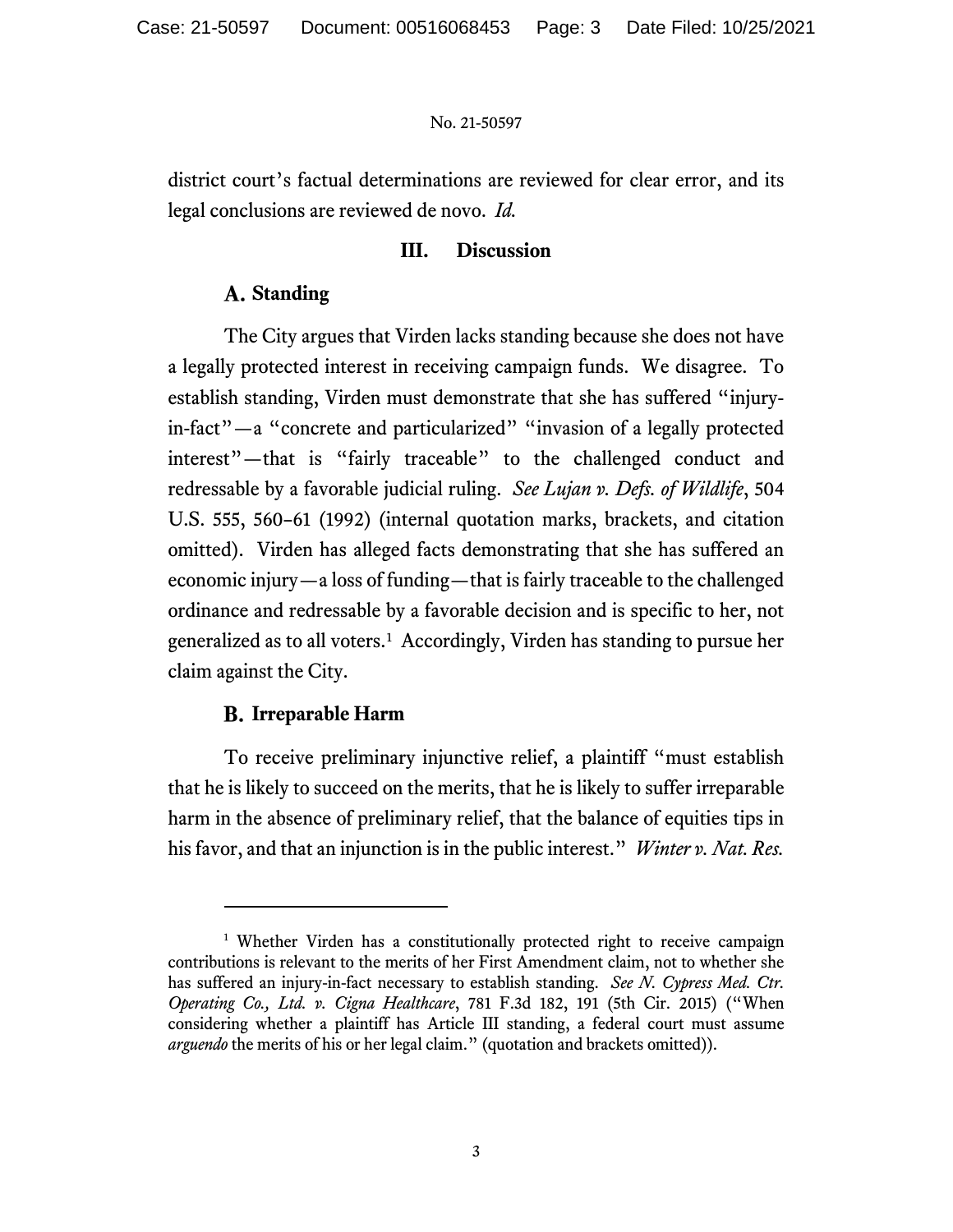*Def. Council, Inc.*, 555 U.S. 7, 20 (2008). Here, the district court denied Virden's preliminary injunction request, concluding that Virden failed to establish irreparable harm in part because the temporal restriction at issue did not burden her "core First Amendment right" to free speech. We agree.

Supreme Court precedent regarding First Amendment campaign finance distinguishes between the First Amendment rights of a contributor and those of a candidate. *See, e.g.*, *Buckley v. Valeo*, 424 U.S. 1, 24, 44–45 (1976) (per curiam). A contributor has a constitutionally protected right of association, typically expressed by donating money to candidates or political action committees ("PACs").[2](#page-3-0) *See id.* at 24–25. A candidate, on the other hand, has a constitutionally protected right of political expression, typically exercised by spending money on political communications. *See id.* at 19–20. In other words, Virden's constitutionally protected interest is in *spending* money—not *receiving* it.

The temporal restriction at issue does not prevent Virden from spending her own money to disseminate speech, nor does it prevent her from speaking.[3](#page-3-1) Virden, however, seeks money to speak "more robustly." But the First Amendment does not provide her that right. *Cf*. *Regan v. Tax'n With Representation of Wash.*, 461 U.S. 540, 550 (1983) ("Although [the plaintiff] does not have as much money as it wants, and thus cannot exercise

<span id="page-3-0"></span><sup>&</sup>lt;sup>2</sup> Virden urges that she has associational rights to receive campaign contributions because "[j]ust as a contributor associates with a candidate by making the contribution, the candidate is associating with the contributor by receiving it." But Virden cites no case law supporting this assertion.

<span id="page-3-1"></span><sup>3</sup> Relying on *Texans for Free Enterprise v. Texas Ethics Commission*, 732 F.3d 535, 539 (5th Cir. 2013), Virden asserts that the ordinance indirectly burdens her speech because "[b]anning acceptance of contributions burdens and prevents the speech that [she] desires." But her reliance on *Texans for Free Enterprise*is inapposite. The party challenging the regulation in that case was a PAC (i.e., a contributor), not a candidate.